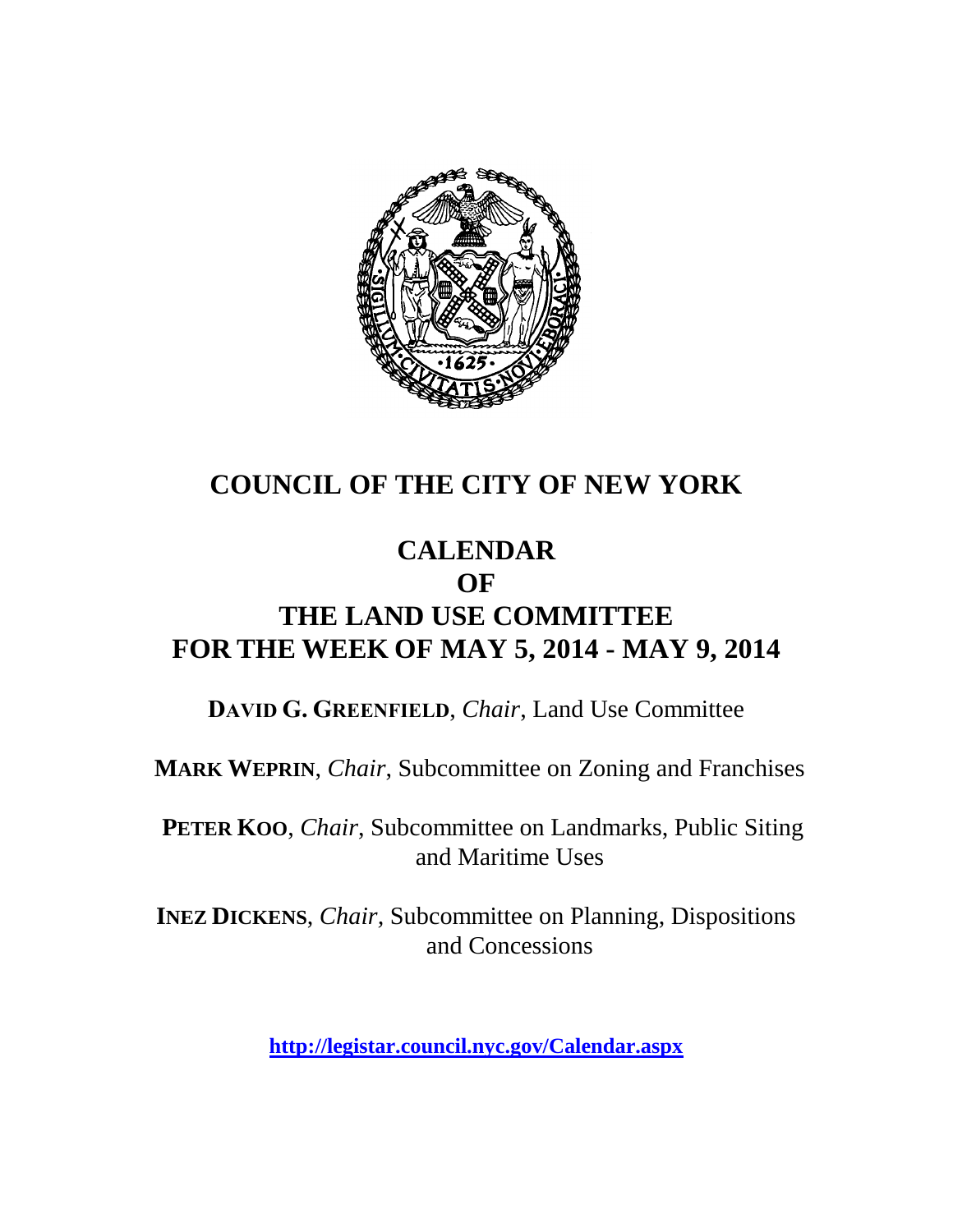# **SUBCOMMITTEE ON ZONING AND FRANCHISES**

The Subcommittee on Zoning and Franchises will hold a public hearing on the following matters in the **Council Committee Room, 16th Floor, 250 Broadway,** New York City, New York 10007, commencing at **9:30 A.M. on Tuesday, May 6, 2014:**

### **L.U. NOS. 49 AND 50 ARE RELATED**

### **L.U. NO. 49**

*Public Hearing held on April 23, 2014 and laid over from the meeting of the Subcommittee on Zoning and Franchises on April 23, 2014*

# **ROCKEFELLER UNIVERSITY EXPANSION**

### **MANHATTAN CB - 8 C 140157 ZSM**

Application submitted by the Rockefeller University pursuant to Sections 197-c and 201 of the New York City Charter for the grant of a special permit pursuant to Section 74-682 of the Zoning Resolution to allow the development of a building within the demapped air space above the Franklin D. Roosevelt Drive, and in conjunction therewith, modify the rear yard requirements of Section 24-36 (Minimum required Rear Yards), in connection with the proposed expansion of an existing university, within a Large-Scale Community Facility development bounded by York Avenue, the easterly centerline prolongation of East 68<sup>th</sup> Street, the U.S. Pierhead and Bulkhead line and East  $62<sup>nd</sup>$  Street and its easterly prolongation (Block 1480, Lot 10 and 9010; and Block 1475, Lots 5 and 9005), within R9 and R10 districts.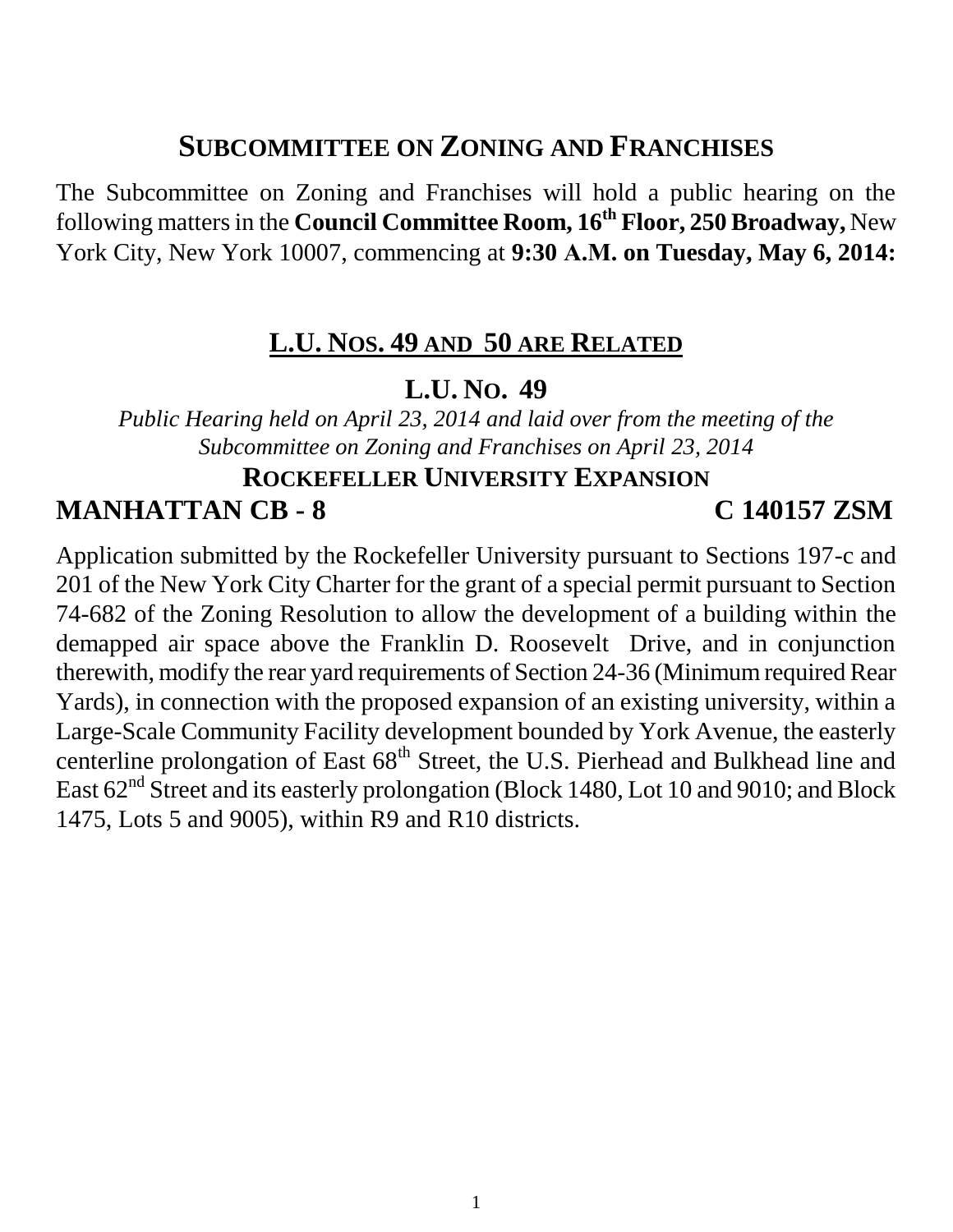## **L.U. NO. 50**

*Public Hearing held on April 23, 2014 and laid over from the meeting of the Subcommittee on Zoning and Franchises on April 23, 2014*

# **ROCKEFELLER UNIVERSITY EXPANSION**

# **MANHATTAN CB - 8 C 140068 (A) MMM**

Application submitted by Rockefeller University pursuant to Sections 197-c and 199 of the New York City Charter and Section 5-430 *et seq.* of the New York City Administrative Code, for an amendment to the City Map involving:

- the elimination, discontinuance and closing of volumes of the FDR Drive between East  $64<sup>th</sup>$  and East  $68<sup>th</sup>$  Streets; and
- the adjustment of grades necessitated thereby;

including authorization for any acquisition or disposition of real property related thereto, in accordance with Map No. 30243 dated February 14, 2014 and signed by the Borough President.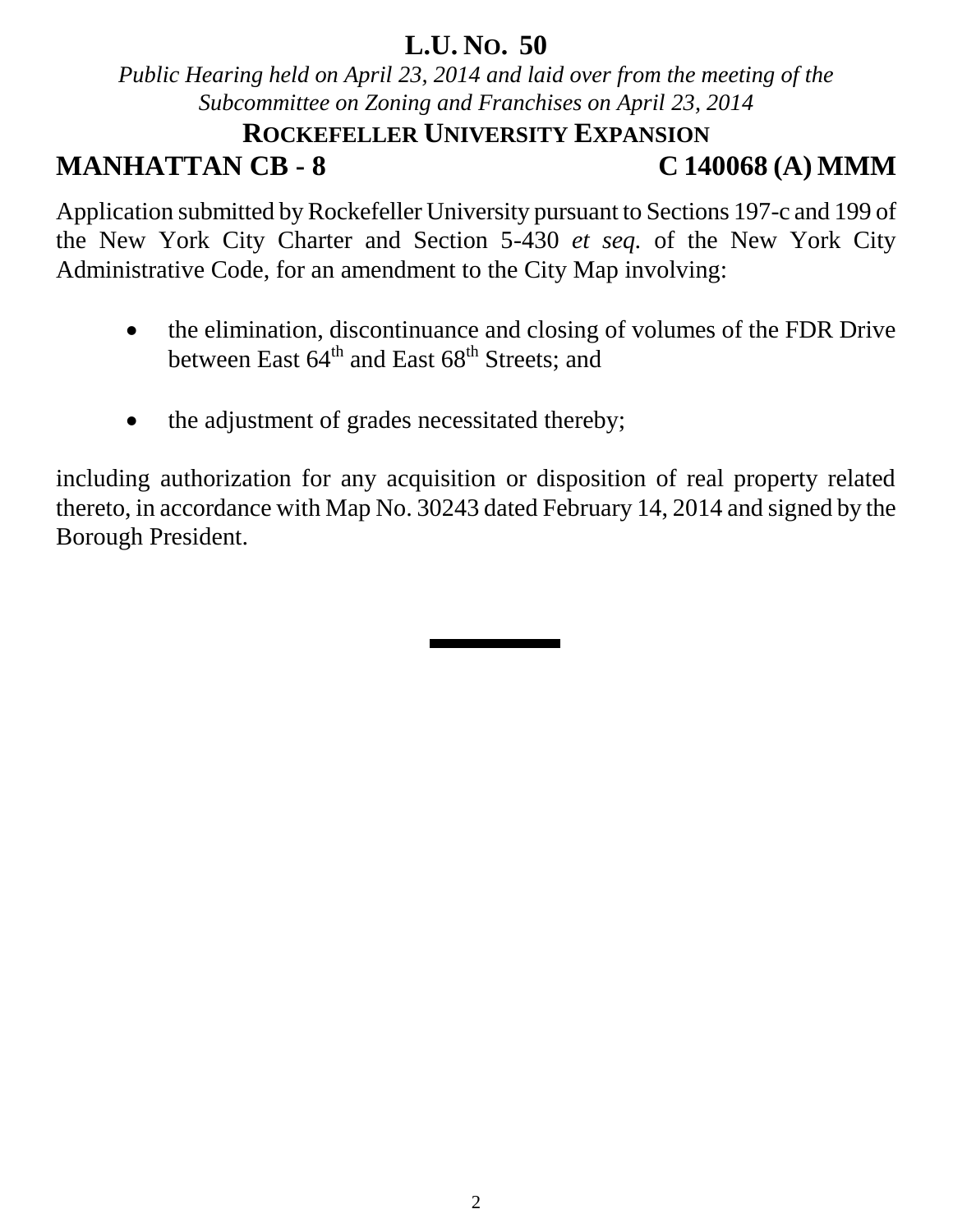### **SUBCOMMITTEE ON LANDMARKS, PUBLIC SITING AND MARITIME USES**

The Subcommittee on Landmarks, Public Siting and Maritime Uses will hold a public hearing on the following matter in the **Council Committee Room, 16th Floor, 250 Broadway,** New York City, New York 10007, commencing at **11:00 A.M. on Tuesday, May 6, 2014:**

# **L.U. NO. 56 P.S. 33 ANNEX, BRONX**

Application pursuant to Section 1732 of the New York School Construction Authority Act, concerning the proposed school site selection, for continued use as an approximately 177-seat primary school facility, P.S. 33 Annex, Bronx, located at 2392- 98 Jerome Avenue (Block 3188, Lot 8), Borough of the Bronx, Community School District No. 10.

#### **SUBCOMMITTEE ON PLANNING, DISPOSITIONS AND CONCESSIONS**

The Subcommittee on Planning, Dispositions and Concessions will hold a public hearing on the following matters in the **Council Committee Room, 16th Floor, 250 Broadway,** New York City, New York 10007, commencing at **1:00 P.M. on Tuesday, May 6, 2014:**

### **L.U. NO. 37**

*Public Hearing held on April 1, 2014 and laid over from the meeting of the Subcommittee on Planning, Dispositions and Concessions on April 1, 2014*

### **365 JAY STREET**

#### **BROOKLYN CB - 2 20145358 HAK**

Council District 33. This matter is subject<sub>3</sub> to Council review and action at the request Application submitted by the New York City Department of Housing Preservation and Development for Council approval of an amendment to a previously approved tax exemption, pursuant to Section 577 of the Private Housing Finance Law (PHFL), for the property located at 365 Jay Street (Block 147, Lot 2), in the Borough of Brooklyn,

## **BRONX CB - 5 20145351 SCX**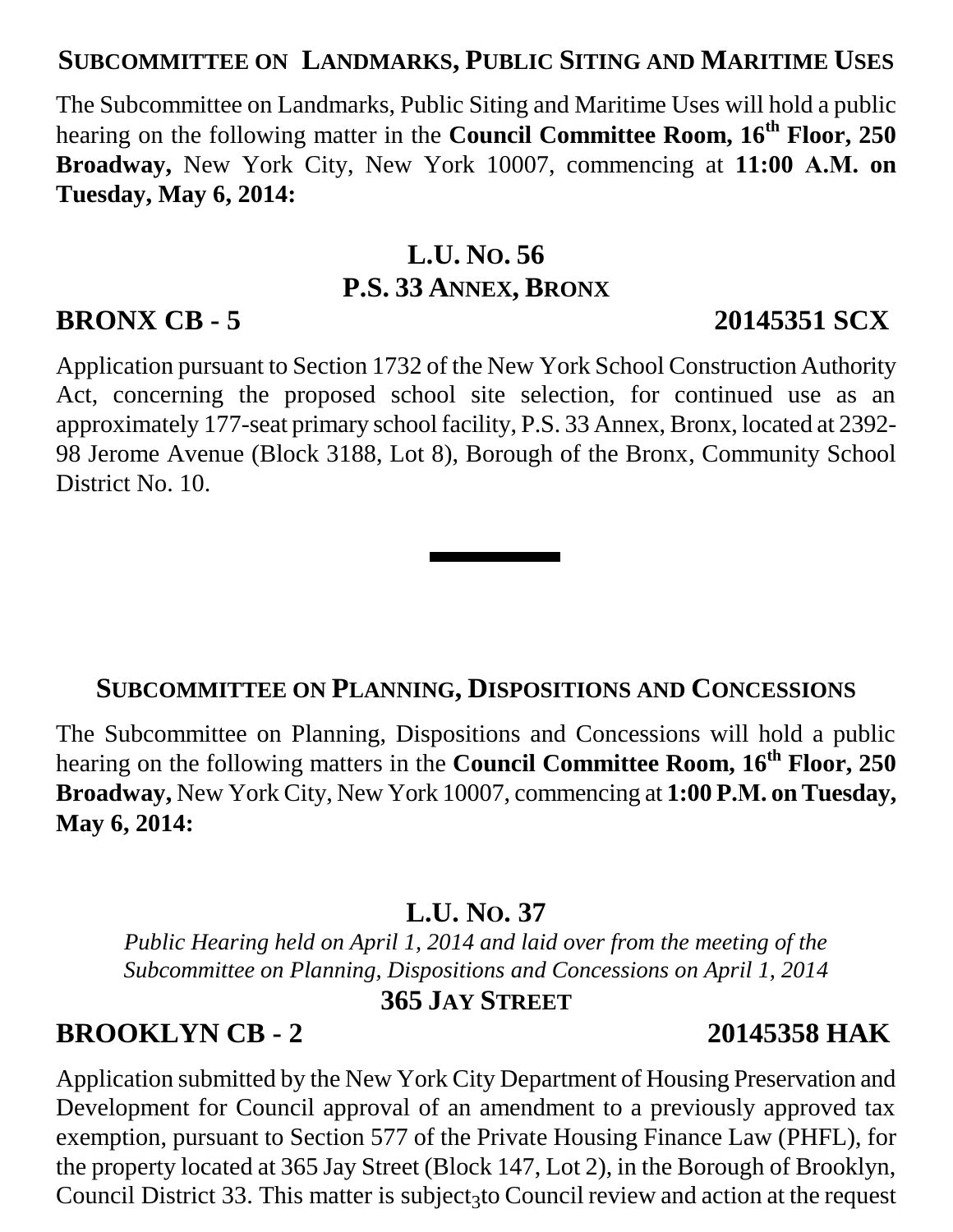of HPD and pursuant to Section 577 of the PHFL.

# **L.U. NOS. 57 and 58**

Proposals subject to Council review and action pursuant to the Urban Development Action Area Act, Article 16 of the New York General Municipal Law, at the request of the Department of Housing Preservation and Development ("HPD"), which requests that the Council:

- 1. Find that the present status of the listed areas tends to impair or arrest the sound growth and development of the municipality and that the proposed Urban Development Action Area Project is consistent with the policy and purposes of Section 691 of the General Municipal Law;
- 2. Waive the area designation requirements of Section 693 of the General Municipal Law pursuant to said Section;
- 3. Waive the requirements of Sections 197-c and 197-d of the New York City Charter pursuant to Section 694 of the General Municipal Law;
- 4. Approve the projects as Urban Development Action Area Projects pursuant to Section 694 of the General Municipal Law; and
- 5. Approve an exemption of the project from real property taxes pursuant to Section 696 of the General Municipal Law for L.U. No. 58.

| L.U.<br>No. | Non-<br><b>ULURP No.</b> | <b>Address</b>                             | <b>Block/Lot</b> | Program                                                | CB | <b>Tax</b><br><b>Exemption</b> |
|-------------|--------------------------|--------------------------------------------|------------------|--------------------------------------------------------|----|--------------------------------|
| 57          | 20145480 HAK             | 611 Pennsylvania Avenue<br><b>Brooklyn</b> | 3840/3           | <b>LIHTC</b><br>Portfolio<br>Preservation<br>(Year 15) | 05 |                                |
| 58          | 20145481 HAK             | 1619 Lincoln Place<br><b>Brooklyn</b>      | 1387/57          | Multifamily<br>Preservation<br>Loan                    | 12 | Section 696                    |